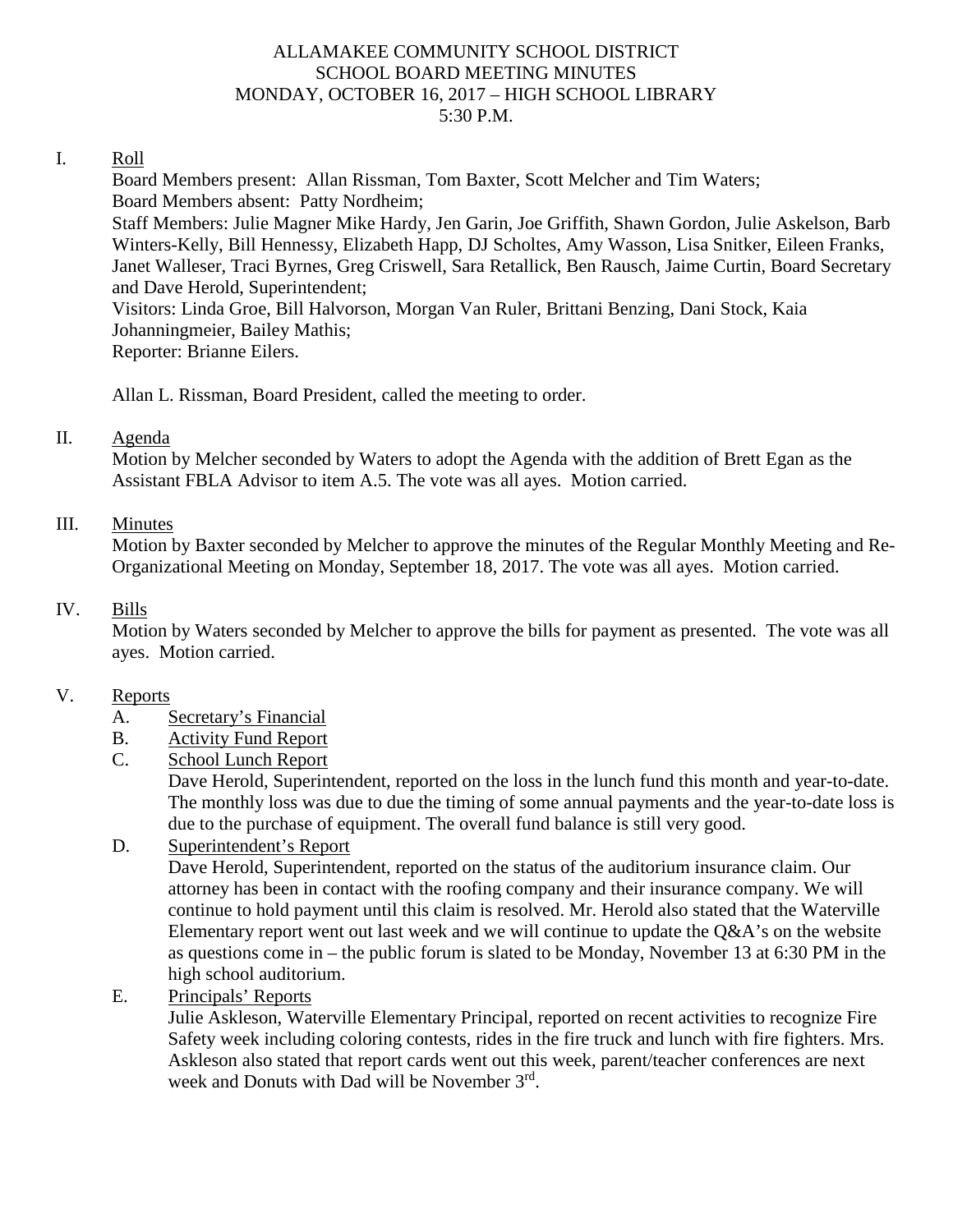Joe Griffith, West/East Elementary Principal, reported on recent activities related to Fire Safety week and assemblies held for bullying prevention. Mr. Griffith also reported on upcoming events including 50's Day, Red Ribbon week and Youth Frontiers.

Jen Garin, Middle School Principal/Activities Director, reported on the end of the 1<sup>st</sup> quarter, noting that report cards went out this week and parent/teacher conferences are next week. Ms. Garin reported on upcoming activities including Youth Frontiers and the Veteran's Day assembly to be held November  $10<sup>th</sup>$ . Ms. Garin noted that with the end of the  $1<sup>st</sup>$  quarter, fall activities have ended and girls' basketball and wrestling started this week.

Brian Hilsabeck, High School Assistant Principal/Activities Director, Mr. Hilsabeck's report was given by Dr. Hardy. Mr. Hilsabeck reported on the upcoming regional/district events for volleyball and cross country and noted that this Friday is Parent's Night for football. Mr. Hilsabeck also noted that we are showing good participation numbers for the upcoming bowling season.

Dr. Mike Hardy, High School Principal, reported the upcoming parent/teacher conferences, the Musical scheduled for November  $2<sup>nd</sup>$ ,  $4<sup>th</sup>$  and  $5<sup>th</sup>$  and stated that we were awarded a grant for the at-risk program.

- F. Curriculum Report
- G. Building and Grounds Report

Bill Hennessy, Building and Grounds Director, reported on the recent boiler inspection and noted that preparations have begun to winterize the baseball and softball fields.

H. Technology Report

Shawn Gordon, Technology Director, reported on the progress with Canvass integration, help desk tickets and computers sent in for repair.

I. Food Service Report

Julie Magner, Food Service Director, reported that October is Farm to School month, noting local produce is used on the menu almost every day this month. Mrs. Magner also reporting on the student activities to recognize local farmers last week, including dress up days and a visit from local farmers in the lunch line.

- J. Transportation Report
- K.  $21<sup>st</sup>$  Century Report

Barbara Winters-Kelly, reported on the elementary after school grant, noting this is the 5<sup>th</sup> year of the current grant and they are starting the process to begin writing the next grant. Mrs. Winters-Kelly noted they encourage the community to give ideas to include in this next grant.

L. Other

Motion by Baxter seconded by Melcher to approve the Secretary's Financial Report, Activity Fund Report, School Lunch Report, Superintendent's Report, Principals' Reports, Building and Grounds Report, Technology Report, Food Service Report and 21<sup>st</sup> Century Report as presented. The vote was all ayes. Motion carried.

## VI. Communications

- A. Information
	- 1. Annual Library Report

Lisa Snitker, PK-12 Librarian, presented the annual library report. Mrs. Snitker reported on the previous years' circulation trends at each school and 2017-18 budget. She also discussed the use of several grants received in the 2016-17 school year, including the use of iPads to collect oral histories at local nursing homes and collaborating with the high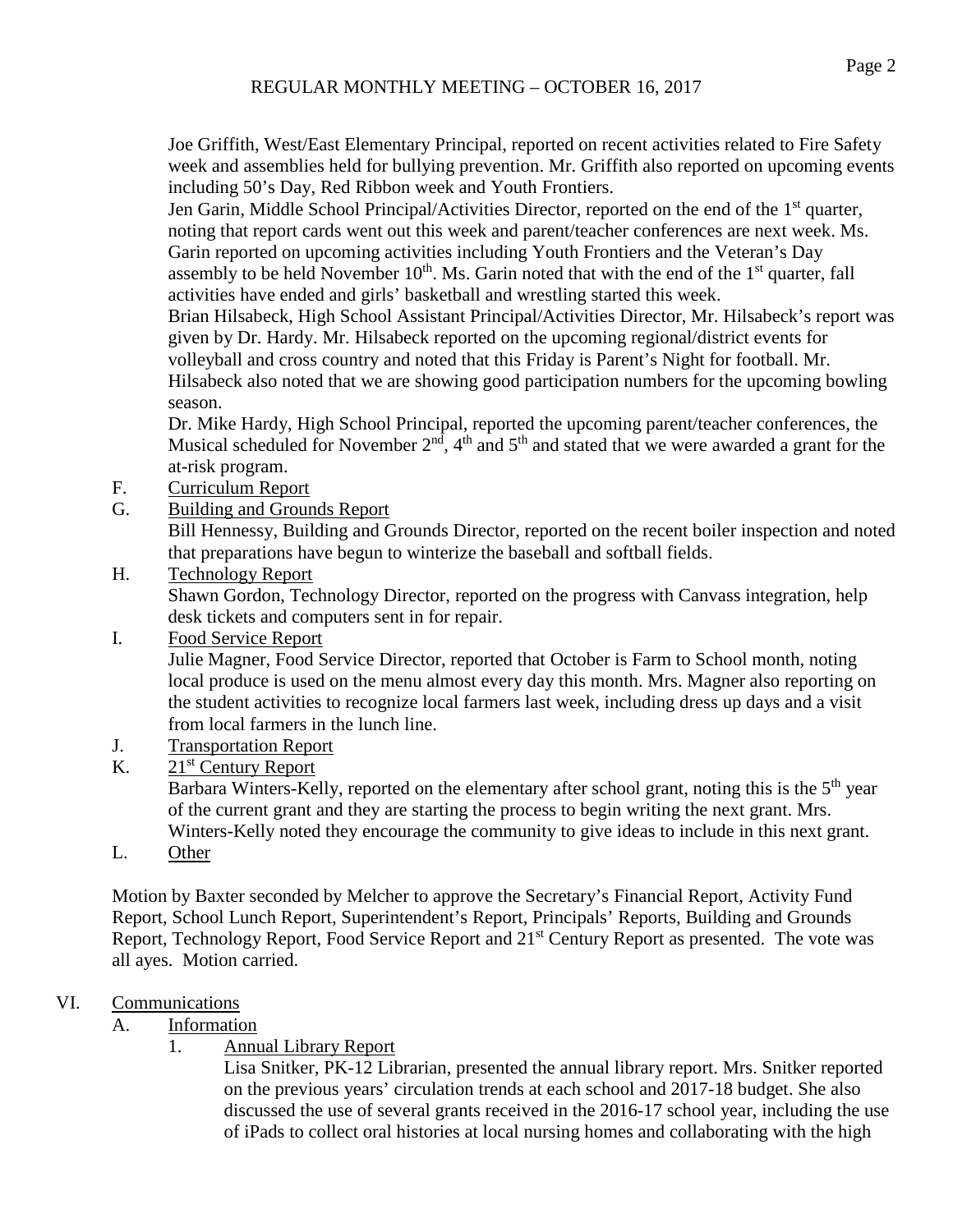school mobile app class to create an app where individuals can learn more about Allamake County history. The goal this year is to implement this app.

2. Official Enrollment

The official enrollment report showed the District has 10.5 less students than one year ago.

3. Presentation by East Elementary

Traci Byrnes (TLC Coach), Janet Walleser, Sara Retallick and Eileen Franks (3rd Grade Teachers), presented on the Early Literacy Initiative (ELI) program set by the state intended to ensure all students are proficient readers by the end of  $3<sup>rd</sup>$  grade. They discussed the collaboration with each other and the teachers in other grades to facilitate this initiative three days a week and progress monitoring throughout the school year for all students from PK to 3rd grade.

- 4. Attendance Center and Course Enrollment Data Amy Wasson Amy Wasson, Guidance Counselor, presented on the demographics of several areas of instruction as well as the number of students taking college courses.
- 5. Food and Fitness Initiative Elizabeth Happ Elizabeth Happ, Food and Fitness Initiative Coordinator, introduced herself to the Board and briefly discussed the Food and Fitness Initiative, the promotion of local produce from the Farm to School program and the classroom activities with which she is involved.

# B. Visitors

Allan L. Rissman, Board President, welcomed the visitors and asked if there was anything anyone wished to comment on the agenda. No comments were made.

## VII. Old Business

- A. Recommendation to approve the Certified Annual Report for 2016-2017. Motion by Baxter seconded by Melcher to approve the Certified Annual Report for 2016-2017 as presented. The vote was all ayes. Motion carried.
- B. Recommendation to approve the Special Education Supplement for 2016-2017. Motion by Waters seconded by Melcher to approve the Special Education Supplement for 2016- 2017 as presented. The vote was all ayes. Motion carried.
- C. Recommendation to approve the Transportation Annual Report for 2016-2017. Motion by Baxter seconded by Waters to approve the Transportation Annual Report for 2016- 2017 as presented. The vote was all ayes. Motion carried.

## VIII. New Business

- A. Personnel: (All staff hired and volunteers are subject to a satisfactory background check.)
	- 1. Recommendation to approve staff for the 21st Century After School Program. Motion by Waters seconded by Melcher to approve staff for the 21st Century After School Program. The vote was all ayes. Motion carried.
	- 2. Recommendation to accept the resignation of Brad Larkin from his part-time custodian position

Motion by Baxter seconded by Waters to accept the resignation of Brad Larkin from his part-time custodian position. The vote was all ayes. Motion carried.

3. Recommendation to accept the resignation of Miranda Nagel from her para professional position.

Motion by Melcher seconded by Baxter to accept the resignation of Miranda Nagel from her para professional position. The vote was all ayes. Motion carried.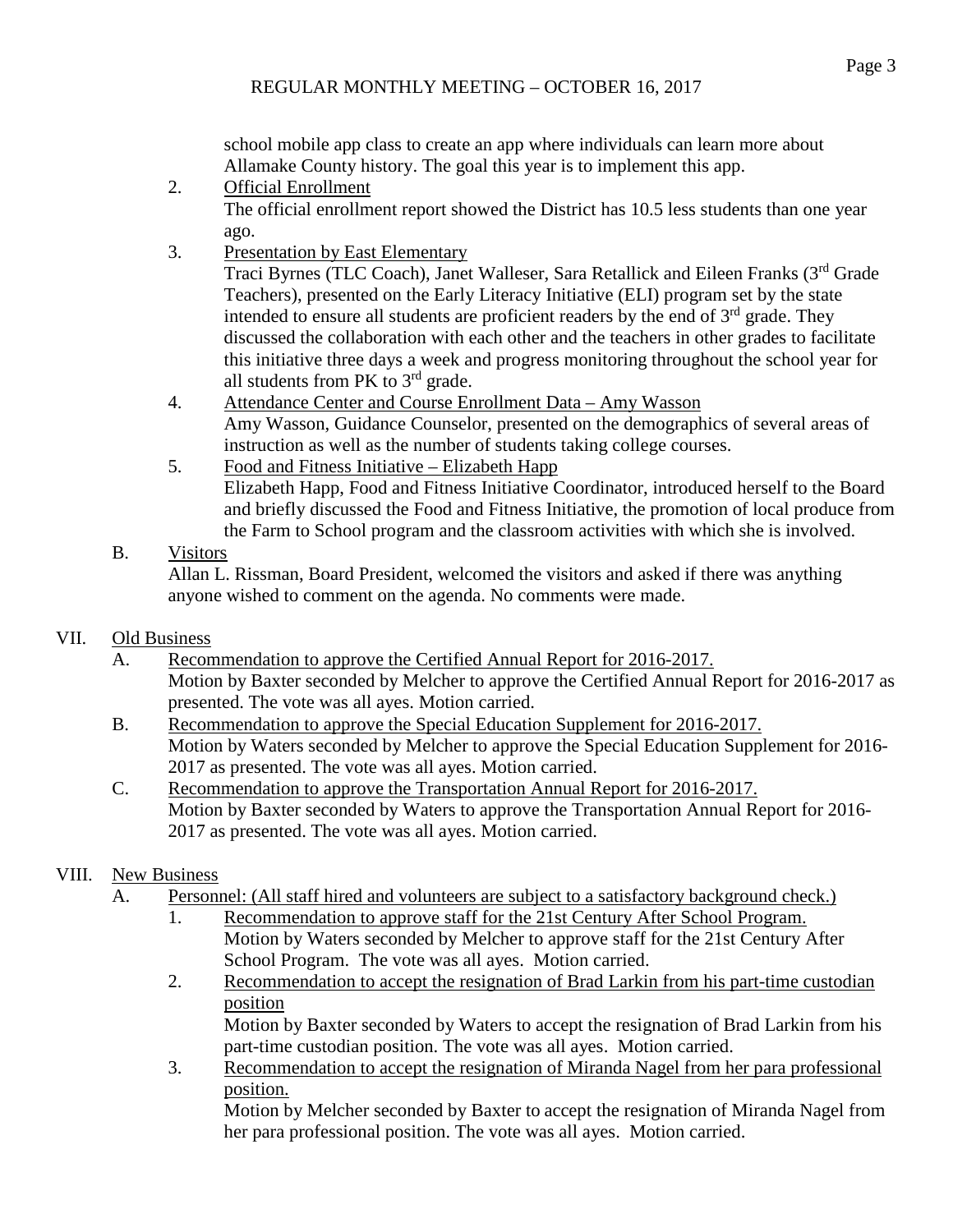## REGULAR MONTHLY MEETING – OCTOBER 16, 2017

- 4. Recommendation to hire Andrew Sires as the 8th grade Boys' Basketball Coach. (\$3,053) Motion by Waters seconded by Melcher to hire Andrew Sires as the 8th grade Boys' Basketball Coach. (\$3,053) The vote was all ayes. Motion carried.
- 5. Possible recommendation to hire an Assistant FBLA Advisor. (\$1,565) Motion by Baxter seconded by Waters to hire Brett Egan as the Assistant FBLA Advisor. (\$1,565) The vote was all ayes. Motion carried.
- 6. Recommendation to hire Jeff Johnson as part time custodian at East Elementary. (\$13.79) Motion by Baxter seconded by Melcher to hire Jeff Johnson as part time custodian at East Elementary. (\$13.79) The vote was all ayes. Motion carried.
- 7. Recommendation to approve Teacher Leaders for 2017-2018. (\$500/each) Motion by Melcher seconded by Waters to approve Teacher Leaders for 2017-2018. (\$500/each) The vote was all ayes. Motion carried.
- 8. Recommendation to approve John Papp as a volunteer Boys' Basketball coach. Motion by Melcher seconded by Baxter to approve John Papp as a volunteer Boys' Basketball coach. The vote was all ayes. Motion carried.
- 9. Recommendation to approve the transfer of Ben Rausch from 7th grade Girls' Basketball coach to Assistant Varsity Girls' Basketball coach. (\$3,648) Motion by Baxter seconded by Waters to approve the transfer of Ben Rausch from 7th grade Girls' Basketball coach to Assistant Varsity Girls' Basketball coach. (\$3,648) The vote was all ayes. Motion carried.
- 10. Recommendation to hire Lee Stegen as 7th grade Girls' Basketball coach. (\$2,889) Motion by Waters seconded by Melcher to hire Lee Stegen as 7th grade Girls' Basketball coach. (\$2,889) The vote was all ayes. Motion carried.
- 11. Recommendation to approve Jani Lippert as a volunteer Girls' Basketball coach. Motion by Melcher seconded by Waters to approve Jani Lippert as a volunteer Girls' Basketball coach. The vote was all ayes. Motion carried.
- B. Recommendation to approve an out of state field trip to Viterbo University for the Nutcracker Ballet on December 8, 2017.

Motion by Baxter seconded by Melcher to approve an out of state field trip to Viterbo University for the Nutcracker Ballet on December 8, 2017. The vote was all ayes. Motion carried.

C. Recommendation to approve an out of state field trip to Chanhassen on Wednesday, March 14, 2017. Motion by Waters seconded by Melcher to approve an out of state field trip to Chanhassen on

Wednesday, March 14, 2017. The vote was all ayes. Motion carried.

- D. Recommendation to approve the cheerleaders' attendance at the Triton Cheer Challenge on Sunday, October 29, 2017. Motion by Baxter seconded by Waters to approve the cheerleaders' attendance at the Triton Cheer Challenge on Sunday, October 29, 2017. The vote was all ayes. Motion carried.
- E. Recommendation to approve Change Order Requests 2-12 for roof project. Motion by Melcher seconded by Waters to approve Change Order Requests 2-12 for roof project totaling \$21,919.81. The vote was all ayes. Motion carried.
- F. Recommendation to approve bus specifications. Motion by Baxter seconded by Waters to approve bus specifications. The vote was all ayes. Motion carried.
- G. Recommendation to approve purchase of two suburbans. Motion by Melcher seconded by Baxter to approve purchase of two suburbans from RW Pladsen Inc. for \$79,900. The vote was all ayes. Motion carried.